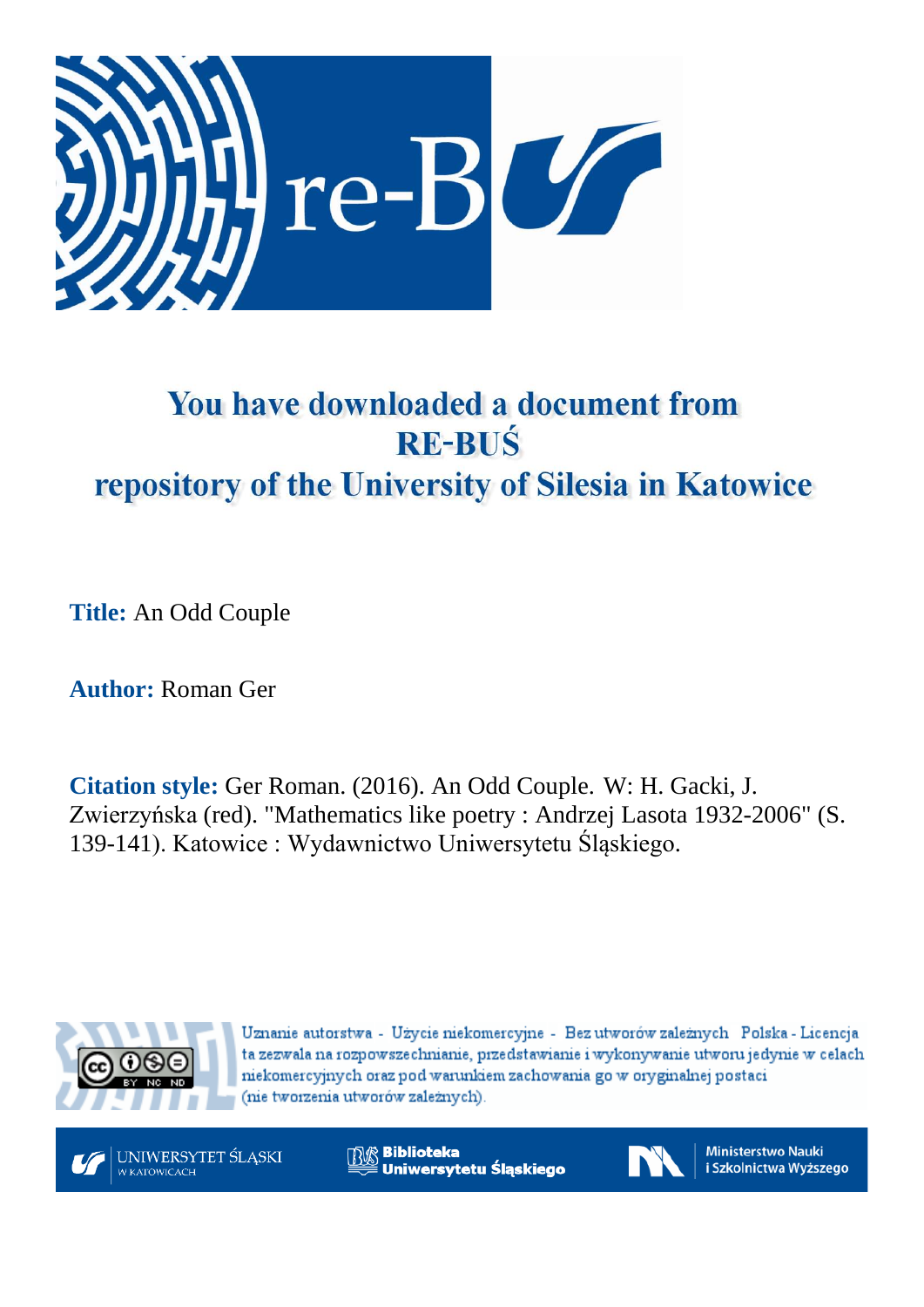Roman Ger Silesian University Katowice, Poland

## AN ODD COUPLE

o n September 1975, Professor Andrzej Lasota moved from the Jagiellonian University (Cracow) to the University of Silesia in Katowice. Although since then we were working in the same Institute, my very first personal contact with him took place around three years later at my home; he visited me and my wife Joanna to ask for a favor: Andrzej's one-year-old daughter Natalia was taken ill and her parents were looking for a good pediatrician. Why Andrzej decided to approach us? One reason might be that at that time we were living in the same housing estate but another reason was deeper and Andrzej had explained it briefly even without any Joanna's questions or mine: "You are Silesian autochthons and I am a newcomer still slightly isolated" – he said. Through a lucky twist of fate, one of our neighbors – a clinician at children's ward – has kindly agreed to help out. His treatment was very effective, to Natalia's parents gladness.

Not before long, our personal communication was getting closer, including mathematical discussions. Exclusively due to my fault (laziness and indecisiveness) we do not have any joint paper, although Andrzej was proposing several times to work on some problems which finally could have led to joint publication(s) (anyhow, according to MathSciNet my Collaboration Distance with Andrzej equals 2). For a plea of mitigation rather than a defence let me mention that Professor Lasota's perception of mathematics was slightly different from that of mine and he frequently made a point of emphasizing that. Everybody knows that his fantastic intuition and extremely exceptional ability of translating (and then solving) hard problems stemming from physics, biology, medicine, engineering, among others, into rigorous mathematical language resulted with many numerous, beautiful and deep achievements. In my opinion, only a few people in the world's mathematical community accomplished that kind of mastership in finding real applications of mathematics. Andrzej was frequently declaring that mathematics is universal and reality is its subject; good mathematics sooner or later will become a part of reality. My motivations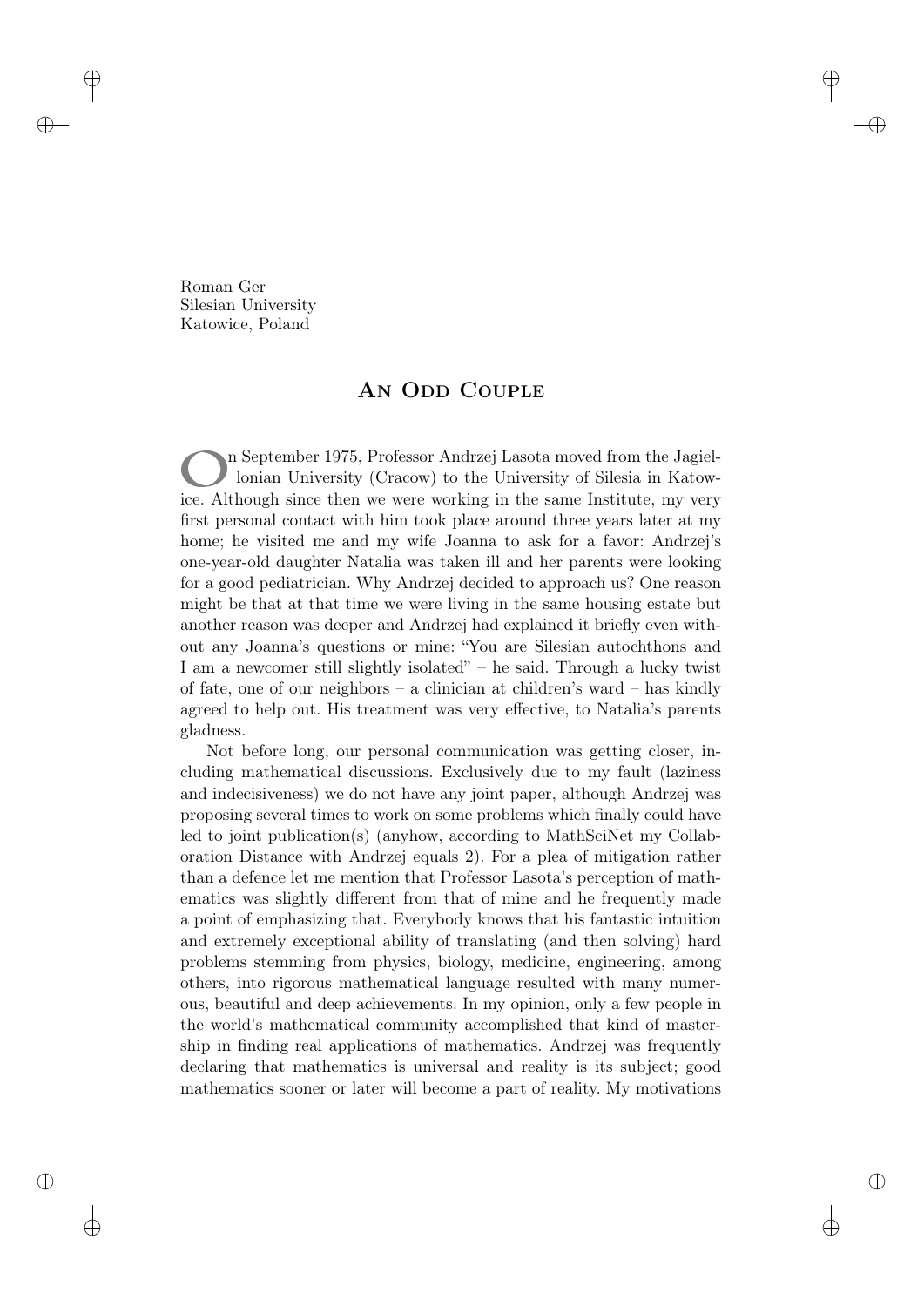are more Platonic: I always was and I am fascinated with the beauty and ideality of mathematical structures and refined reasonings being incidental to a strong belief that such perfect harmony must finally be materialized. So, surprisingly or not, starting from different lines of departure we both finish with similar conclusions.

To give a more concrete flavor of such everyday intelectual struggle between us let me mention the following story. Once Andrzej came to my office and after an exchange of a series of jokes (many times a bit naughty) handed me a pretty thick manuscript of his new paper written jointly with Professor Józef Myjak with a request to read it and indicate any kind of necessary corrections, changes, remarks, etc. It was not an easy task to rebuff any Andrzej's request but in this case I had serious objections because subconsciously I treated him as a scientific mentor and I would not dare to correct him. He did not care and repeated his request saying that because of my preciseness and rigorous approach to mathematics he counts on me. Having no choice, I read the text in a few days trying to do my best. One of my modest remarks was: you should not write the sequence  $\{a_n : n \in \mathbb{N}\}\$ as for any function you should distinguish between the function itself and its range. This made Andrzej slightly irritated: "mathematics is an alive object and not just an idle play of symbols; when writing a paper you should also predict possible reader's feelings who might be disgusted at a frothy formalism" – he said. Finally, he acknowledged this remark from formal point of view but afterwards another long discussion started between us with regard to what is actually important in mathematics.

An impressive feature of Andrzej's personality was a renaissance scholarship which allowed him to discuss almost every topic with deep knowledge of the matter in question. Since his character, very complicated indeed, included also a kind of sybarite behavior, he liked to revel one's time drinking different kinds of beverages. I have shared these interests with him, so from time to time we used to discuss our outlook upon life at such occasions not excluding political questions. Andrzej declared himself a leftist (widely understood) with authentic respect the different ideas including these of mine. In numerous talks he used to estimate my political opinions, more or less diplomatically, as a virgin innocence  $(=$  naivety). This personality trait may be well illustrated by frequently offered help: "Tell me, please, what do you want to gain, for instance, during the meetings of administrative bodies, and I shall find adequate arguments to achieve your aim." This time I was irritated by his cynicism even more so that I knew he was able to do it. In many instances we behaved as an odd couple, indeed. Nonetheless, I wish to express here my